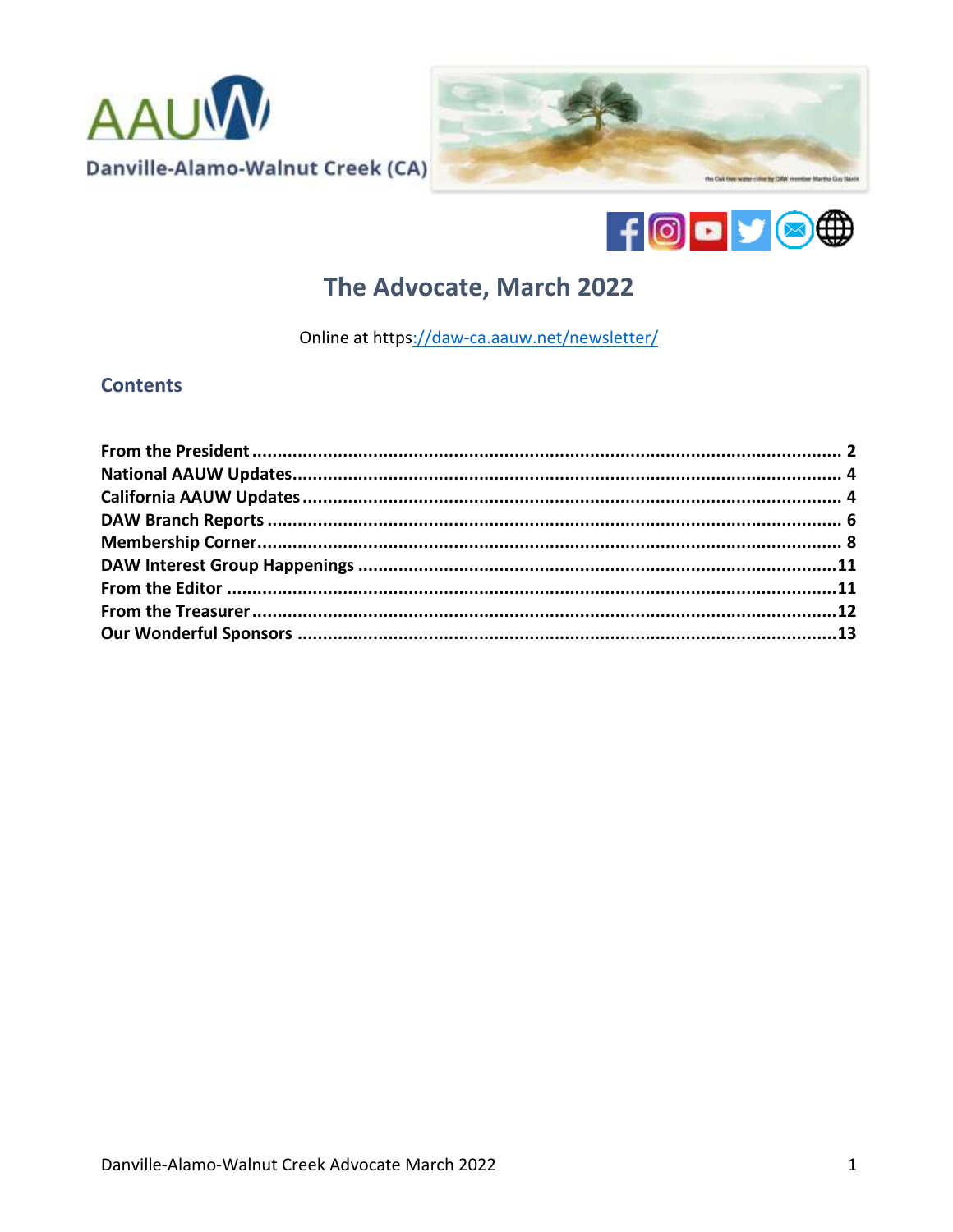<span id="page-1-0"></span>

March is a busy month; it marks Women's History Month, International Women's Day and Equal Pay Day. It's an incredible month to honor women's achievements and spotlight the obstacles we continue working to overcome. It also reminds me that I'm proud to be a member of AAUW and share in our organization's mission of championing gender equity.

There's also a remarkable milestone in the works this month with the nomination of Katanji Brown Jackson to the US Supreme Court. If confirmed, she will be the first Black woman to become a justice on the court. It's certainly a wonderful, if long overdue, achievement that will serve as a model for aspiring jurists.

We're inspired by the theme of International Women's Day, 'Gender equality today for a sustainable tomorrow', which recognizes women and girls' contributions to the fight against climate change and toward building a more sustainable future for all. Given this inspiration, we've included quotes from notable women on this topic in this issue.

*"Achieving pay equity is not only an economic imperative, it is a necessary step to ensuring parity and the fair treatment of women in the workplace and in society as a whole." Jennifer Siebel Newsom, First Partner of California*

Take care – be kind.

*Joanne Quijano, President DAW Branch*

#### **March Checklist**

- **March 17, 9:30 am, DAW Board Meeting**
- **March 30, 7:00 pm, Current Perspectives on K-12 Education**

Look for an email with RSVP information soon

- **April 22, 5:00 pm, Wine Tasting Fundraiser**
- **[Donate here](https://daw-ca.aauw.net/donate/) to support the DAW fundraising campaign**
- **Volunteer!** Learn about open board positions on [the](https://daw-ca.aauw.net/volunteers-needed/)  [branch Website](https://daw-ca.aauw.net/volunteers-needed/)

*`*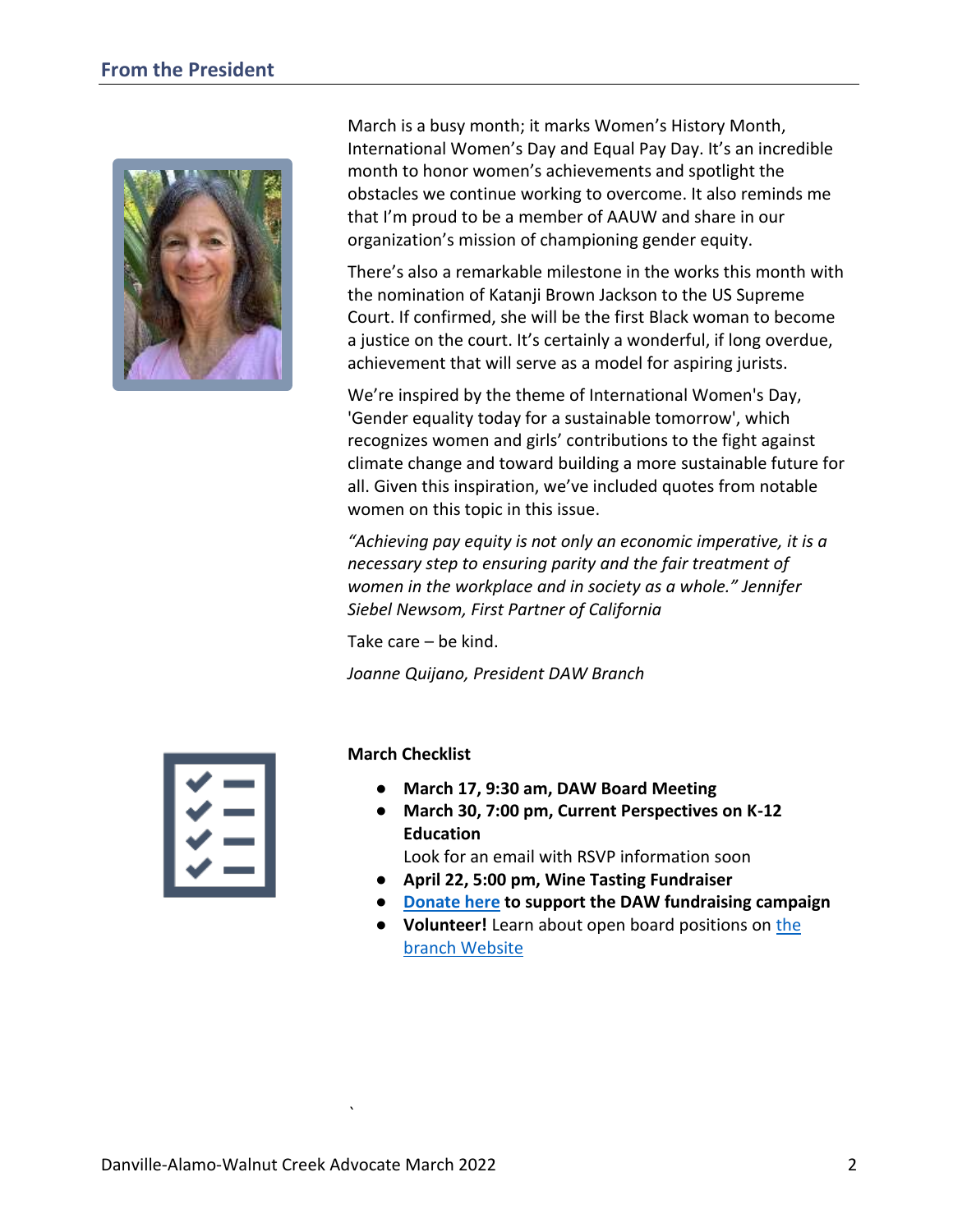# **March/April Programs Update**

*"If we took away barriers to women's leadership, we would solve the climate change problem a lot faster." Mary Robinson*



#### **Admire "Women Who Dare,"- art exhibit – March 24-May 20**

In honor of Women's History Month, Danville's Village Theatre Art Gallery is partnering with the Bay Area Studio Artists to show paintings by women inspired by women in an exhibition called "Women Who Dare." The exhibition will run March 24 to May 20 and will feature imagery of women recognized as "trailblazers, leaders, and innovators of their time." The paintings will portray contemporary and historical women who have "dared to challenge societal norms to achieve their dreams."

The exhibit is organized and curated by Bay Area residents Joanne Taeuffer and Marcy Wheeler.

Find out more information: [https://www.yourtownmonthly.com/event/village-theatre-art](https://www.yourtownmonthly.com/event/village-theatre-art-gallery-women-who-dare/)[gallery-women-who-dare/](https://www.yourtownmonthly.com/event/village-theatre-art-gallery-women-who-dare/)



## **Hear how educators are adjusting to COVID and other issues in K-12 Education – March 30**

What have local educators learned from the COVID experience? What positive actions and initiatives have come from dealing with COVID? What is the most valuable strategy they've found for encouraging inclusion and equity?

Our March Program will be an excellent opportunity to hear about current developments and future plans in San Ramon Valley (SRV) schools. Joining in a moderated conversation will be panelists Vanessa Berastain, representing PTAs and the SRV Education Foundation, Debra Petish, providing a teacher's perspective and Dr. John Malloy, sharing the district administration's view.

Look for an email with RSVP information soon!



#### **Savor the date! Wine tasting fundraiser April 22**

Plans are underway for a delicious wine tasting event at the beautiful property of our own branch vintner, Bette Felton. Ticket sales directly benefit our Local Scholarship program. Look for more details next month and mark your calendars for Friday, April 22 at 5:00 p.m.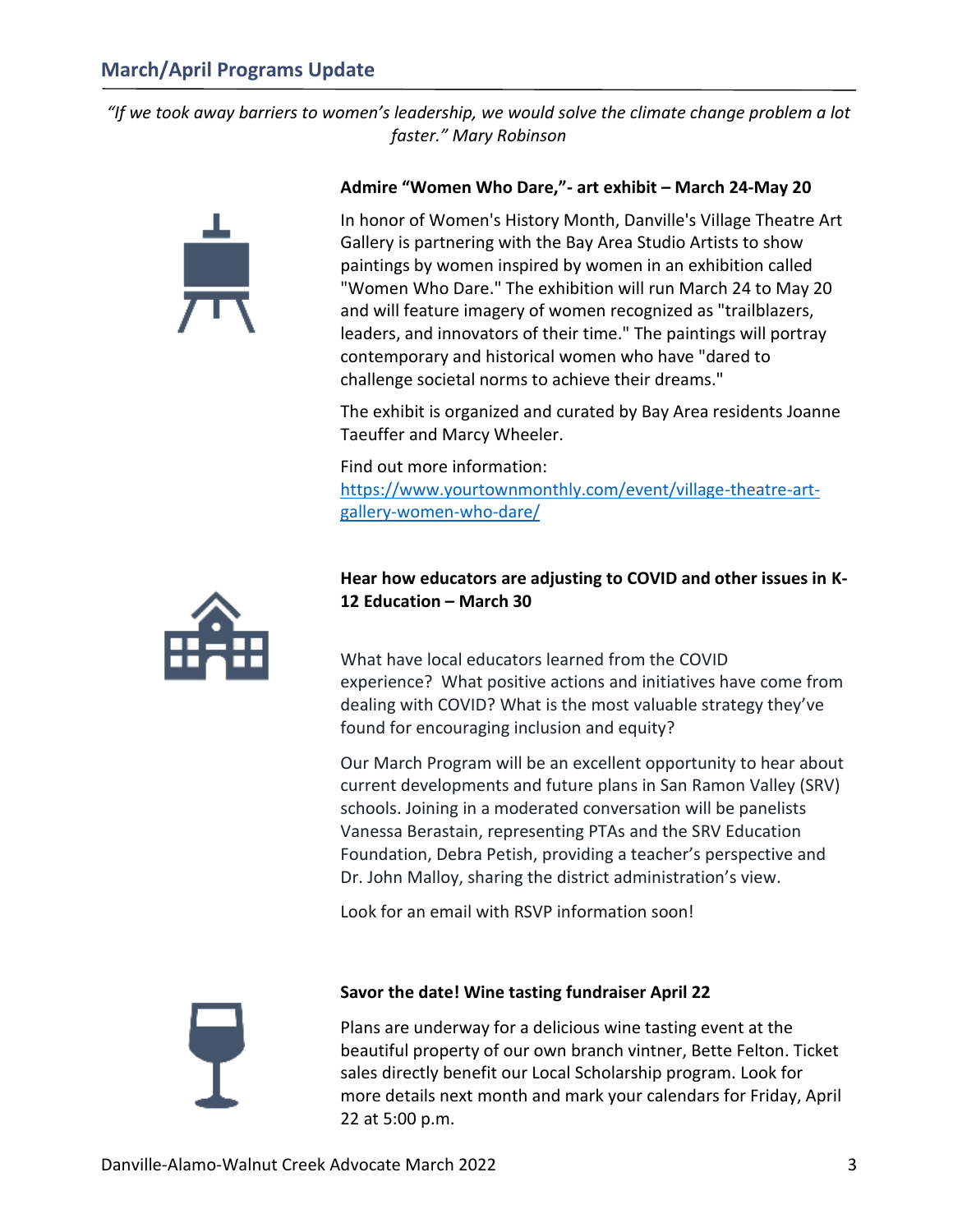# <span id="page-3-0"></span>**National AAUW Updates**

## *"The terrible threats of climate change hold in them incredibly positive opportunities, and we're trying to ride that wave." Dessima Williams*



## **Student Debt: Help Break the Cycle**

According to [AAUW research,](https://click.everyaction.com/k/41923228/330903557/1002403251?nvep=ew0KICAiVGVuYW50VXJpIjogIm5ncHZhbjovL3Zhbi9FQS9FQTAwNS8xLzc2OTU1IiwNCiAgIkRpc3RyaWJ1dGlvblVuaXF1ZUlkIjogImIwYTA1Yzk1LTNiOTAtZWMxMS1hNTA3LTI4MTg3OGI4M2Q4YSIsDQogICJFbWFpbEFkZHJlc3MiOiAianRxQHNiY2dsb2JhbC5uZXQiDQp9&hmac=FTJMWy4dDR__8vvW-4Nz5rMWMHCr311ql0DzmL8y7A4=&emci=6c4746d9-1590-ec11-a507-281878b83d8a&emdi=b0a05c95-3b90-ec11-a507-281878b83d8a&ceid=997828) women hold about two-thirds of the country's \$1.7 trillion in student debt, with Black women bearing the greatest burden. Women can't strengthen our economy—or build their own economic security—when they're saddled with debt. [Take action today:](https://click.everyaction.com/k/41923229/330903559/-889826437?nvep=ew0KICAiVGVuYW50VXJpIjogIm5ncHZhbjovL3Zhbi9FQS9FQTAwNS8xLzc2OTU1IiwNCiAgIkRpc3RyaWJ1dGlvblVuaXF1ZUlkIjogImIwYTA1Yzk1LTNiOTAtZWMxMS1hNTA3LTI4MTg3OGI4M2Q4YSIsDQogICJFbWFpbEFkZHJlc3MiOiAianRxQHNiY2dsb2JhbC5uZXQiDQp9&hmac=FTJMWy4dDR__8vvW-4Nz5rMWMHCr311ql0DzmL8y7A4=&emci=6c4746d9-1590-ec11-a507-281878b83d8a&emdi=b0a05c95-3b90-ec11-a507-281878b83d8a&ceid=997828) Urge Congress to enact policies to end the cycle of student debt!

## **Panel Discussion: Increasing Leadership and Economic Equity for Women and Work – March 16**

The pandemic has spurred radical shifts in the workplace—which present an opportunity because women can't wait any longer for trickle-down change. Join AAUW Chief Executive Officer Gloria Blackwell on Wednesday, March 16, at 2 p.m. ET as she leads a panel discussion about the transformation we need to achieve equity at work. This [special webinar](https://click.everyaction.com/k/41923231/330903561/654153147?nvep=ew0KICAiVGVuYW50VXJpIjogIm5ncHZhbjovL3Zhbi9FQS9FQTAwNS8xLzc2OTU1IiwNCiAgIkRpc3RyaWJ1dGlvblVuaXF1ZUlkIjogImIwYTA1Yzk1LTNiOTAtZWMxMS1hNTA3LTI4MTg3OGI4M2Q4YSIsDQogICJFbWFpbEFkZHJlc3MiOiAianRxQHNiY2dsb2JhbC5uZXQiDQp9&hmac=FTJMWy4dDR__8vvW-4Nz5rMWMHCr311ql0DzmL8y7A4=&emci=6c4746d9-1590-ec11-a507-281878b83d8a&emdi=b0a05c95-3b90-ec11-a507-281878b83d8a&ceid=997828) is part of the NGO Committee on the Status of Women and UN Commission on the Status of Women.

# <span id="page-3-1"></span>**California AAUW Updates**

*"Buy less. Choose well. Make it last. Quality not quantity." Vivienne Westwood*



#### **Attend the AAUW California annual event**

California's annual virtual event this year will feature fabulous speakers AAUW CEO Gloria Blackwell, policy rockstar Lisa Maatz, and Jasmine Sadler the dancing rocket scientist. Hear from our Speech Trek finalists and explore a variety of topics covering equity, women and girls. It will all be happening virtually on April 30. Watch for registration details.

*Charmen Goehring, Meetings Planner, [meetings@aauw-ca.org](mailto:meetings@aauw-ca.org)*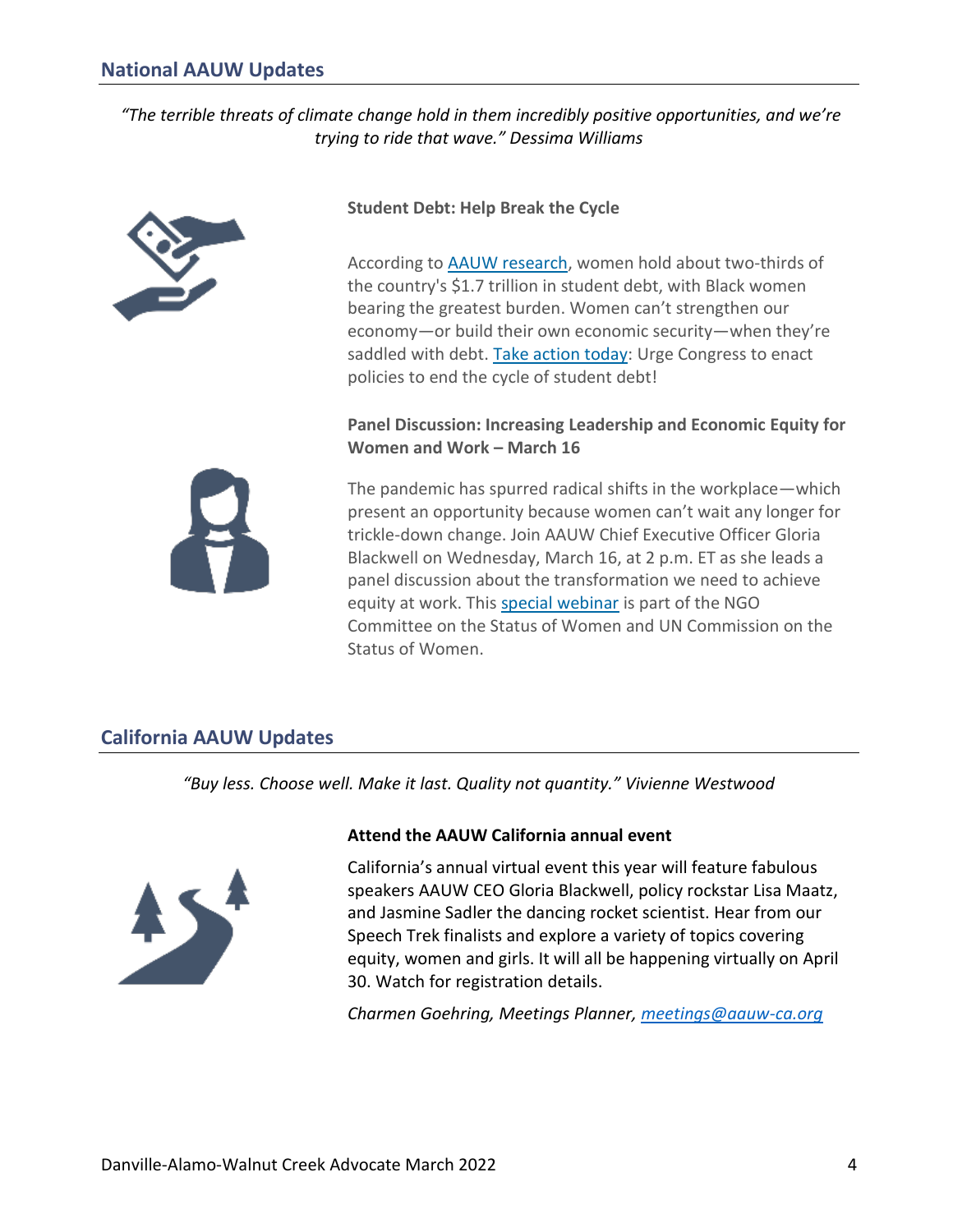





Thank you branch members for being a part of California's significant contribution to the national AAUW Fund. Although we fell short of our lofty goal, we did raise **\$494,020**. Thank you for all you do to support our fellows and grant recipients!

*Lynne Batchelor, Secretary, AAUW Fund Committee Chair, aauwfund@aauw-ca.org* 

#### **Consider contributing to the Legacy Circle**

Consider AAUW in your estate planning. By making a planned gift to AAUW National, you become a member of the AAUW Legacy Circle and affirm your commitment to equity. These gifts, or bequests, are donations that you designate in your will, estate or trust.

There is no minimum gift requirement to join the Legacy Circle, and the benefits are many to you and your heirs. Including AAUW in your estate plans is a lovely way to leave an enduring legacy to support women and girls long into the future.

For further information click [Planned Giving](https://www.aauw.org/resources/member/support-aauw/leave-a-legacy/) – AAUW

## **Understand unconscious bias and how it affects you**

While it is well known that people do not always speak their minds, exploring implicit or unconscious bias helps us realize that people do not always know their own minds. Implicit bias refers to the attribution of certain qualities to members of a particular group. Because these biases operate almost entirely on an unconscious level, they are different from prejudices that are intentional and controllable. It is not uncommon for someone to express support for a certain group, behavior, or belief while maintaining the opposite biases on a more unconscious level. Furthermore, implicit biases may not align with the personal identity an individual presents to the public. People can hold positive or negative associations toward their own group and oppose or align themselves with their oppressors or the oppressors of other groups.

Understanding the nature of implicit bias and self-realization promotes meaningful interactions with people of diverse backgrounds and physical characteristics. Opportunities to see others as individuals, not stereotypes, helps to reveal affinities in the differences between people and to build tolerance and understanding through familiarity. The rewards come in new

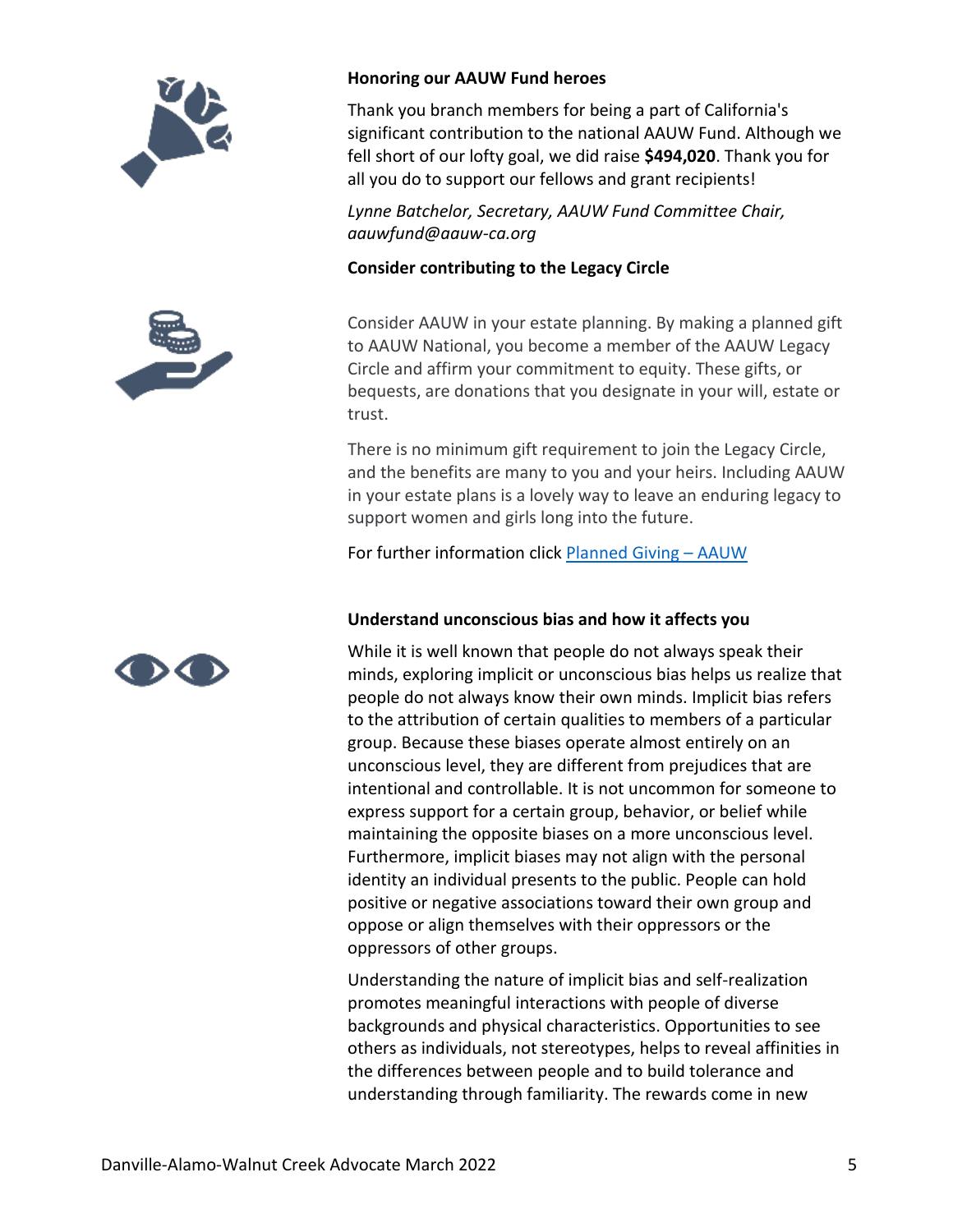acquaintances, fresh ideas, more successful problem solving and the prospect of a more inclusive and equitable world view.

Take the Harvard Implicit Association Test [HERE.](https://implicit.harvard.edu/implicit/) It is a great first step in recognizing we all have implicit biases.

*Elaine Johnson, Director and Janice Lee, DEI Committee Co-Chairs [diversity@aauw-ca.org.](mailto:diversity@aauw-ca.org) Submitted by Lenore Gallin, DEI committee member* 

# <span id="page-5-0"></span>**DAW Branch Reports**

*"The fact is, we will not be able to achieve Sustainable Development Goals without investing in women and girls." Erna Solberg*



#### **Get updates on public policy**

California update – **Assembly Bill AB 1788**

35th District Assemblyman Jordan Cunningham has introduced a new bill to the California State Assembly that advances the fight against human trafficking. Assembly Bill 1788 would allow city and district attorneys to penalize hotel or motel owners if supervisors knew, or should have known, that victims were being trafficked on site and did not contact law enforcement.



**Food facilities and employment** – **AB 257**, as amended, Holden.

Existing law prescribes various protections for employees and generally charges the Labor Commissioner with the enforcement of labor laws. Existing law establishes the powers and responsibilities of the Division of Occupational Safety and Health and the Division of Labor Standards and Enforcement, which are within the Department of Industrial Relations.

This bill would enact the Fast Food Accountability and Standards Recovery Act or FAST Recovery Act. The bill would establish the Fast Food Sector Council (council) within the Department of Industrial Relations, to be composed of 11 members to be appointed by the Governor, the Speaker of the Assembly, and the Senate Rules Committee, and would prescribe its powers. The purpose of the council would be to establish sector wide minimum standards on wages, working hours, and other working conditions related to the health, safety, and welfare of, and supplying the necessary cost of proper living to, fast food restaurant workers, as well as effecting interagency coordination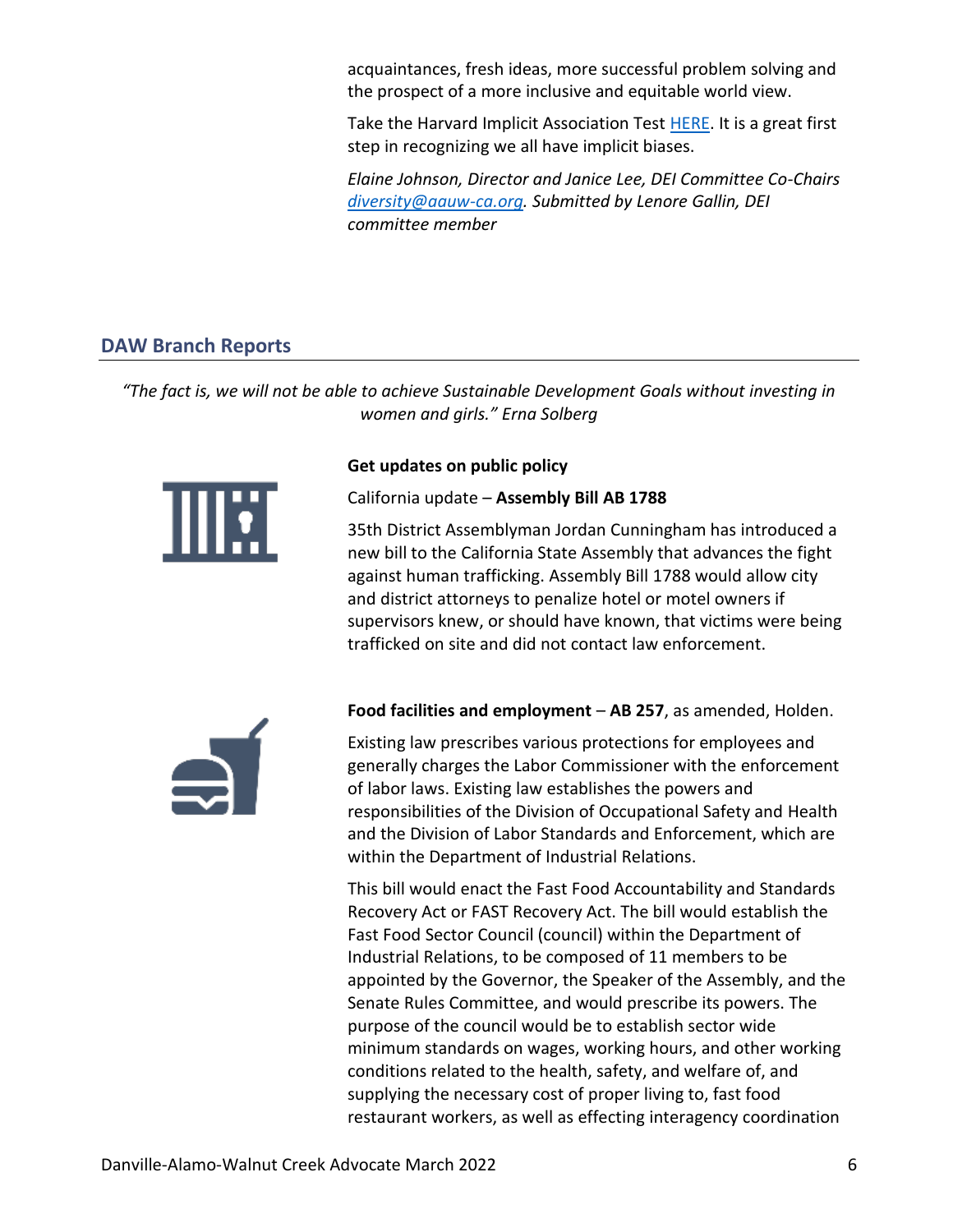and prompt agency responses in this regard. The bill would define the characteristics of a fast food restaurant, including that the establishment be part of a set of fast food restaurants consisting of 30 or more establishments nationally that share a common brand, or that are characterized by standardized options for decor, marketing, packaging, products, and services.

## **Covid 19 vaccination rules for school kids**

A new bill would supersede Gov. Newsom's student COVID-19 vaccine mandate by requiring all kids in K-12 to get the shot by Jan. 1, 2023. Setting the stage Monday was state Sen. Richard Pan's introduction of a bill that would supersede Gov. Gavin Newsom's student COVID-19 vaccine mandate by eliminating the personal belief exemption — and requiring all kids in kindergarten to 12th grade to get the shot by Jan. 1, 2023. Under the Sacramento Democrat's proposal, only students with rare medical exemptions could opt out.

## **Ukraine update**

Not since World War II have we come so close to the specter of another world war. Russia's attack on Ukraine has mobilized NATO and unified people all over the world against this barbaric act of aggression. Unfortunately, no resolution is in sight, and sadly the civilian population is the most affected. Mr.Biden's leadership in getting most of the countries to impose sanctions should hopefully bring some pressure on Mr.Putin.

Stay Alert! Stay engaged! Stay involved!

*Asha Bajaj, Public Policy chair Danville-Alamo-Walnut Creek AAUW*

# **Spread the word about DAW with our social media channels**

#### *Facebook*

Find information about our branch's programs, events and information from National and California AAUW offices. Our number of page "Likes" (have you "Liked" our page?) are at 181, up from 125 in September 2020.

Be sure to "like" and "share" posts. Please feel free to comment. All these actions activate Facebook algorithms that make our page more prominent. And by sharing AAUW information on your personal page, your friends learn about the great work we're doing locally and nationally.

<https://www.facebook.com/DanvilleAlamoWalnutCreekAauw>



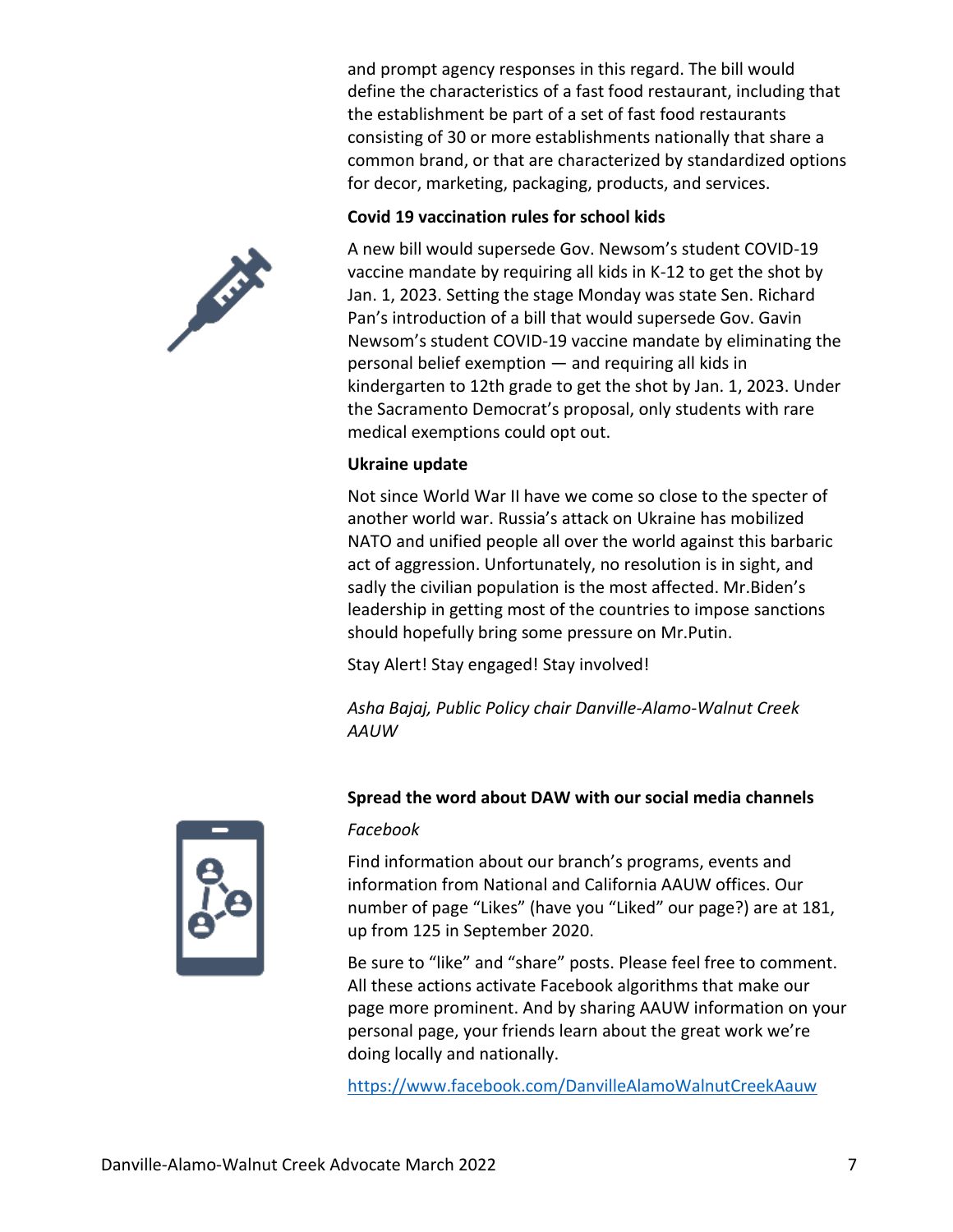#### *Instagram*

The main intent of Instagram is to quickly share photos and videos of our activities. We revived our DAW Instagram page in 2020 and now have 175 followers! Are you one of them? Please "like" and "share" (in your Instagram story) our posts to help spread the word about our programs and community work.

@danvillealamowc\_aauw

#### *Twitter*

Find out the latest DAW news in fewer words on Twitter. Share our updates by "retweeting" to your followers.

@danvillealamowc

Visit the [National AAUW](https://www.aauw.org/) and [California AAUW](https://www.aauw-ca.org/) websites to find links to their social media channels. And visit AAUW Calif Webinars– to watch/listen to video conferences or register for upcoming programs.

Still trying to figure out the difference between social media platforms? Check out this [Social Media explained with coffee](https://www.brandconstructors.com/social-media-explained-with-coffee/) graphic.

*Isabel Lau, Social Media Manager*

# <span id="page-7-0"></span>**Membership Corner**

*"We are the guardians of the territories, of the rivers, of the continuity of life." Ana Maria Hernandez*

#### **Three reasons why we need advertisers**



We seek advertisers for the Advocate and our Membership Directory for three key reasons

- **Producing our Membership Directory** With paid advertisements from \$175 to \$350, we create, print and distribute our annual directory to over 250 members including postage and printing.
- **Supporting our local businesses and member business owners –** We identify advertisers each year who are a great fit for our members in terms of the excellent services they provide. COVID has impacted small businesses and our branch events so let's increase our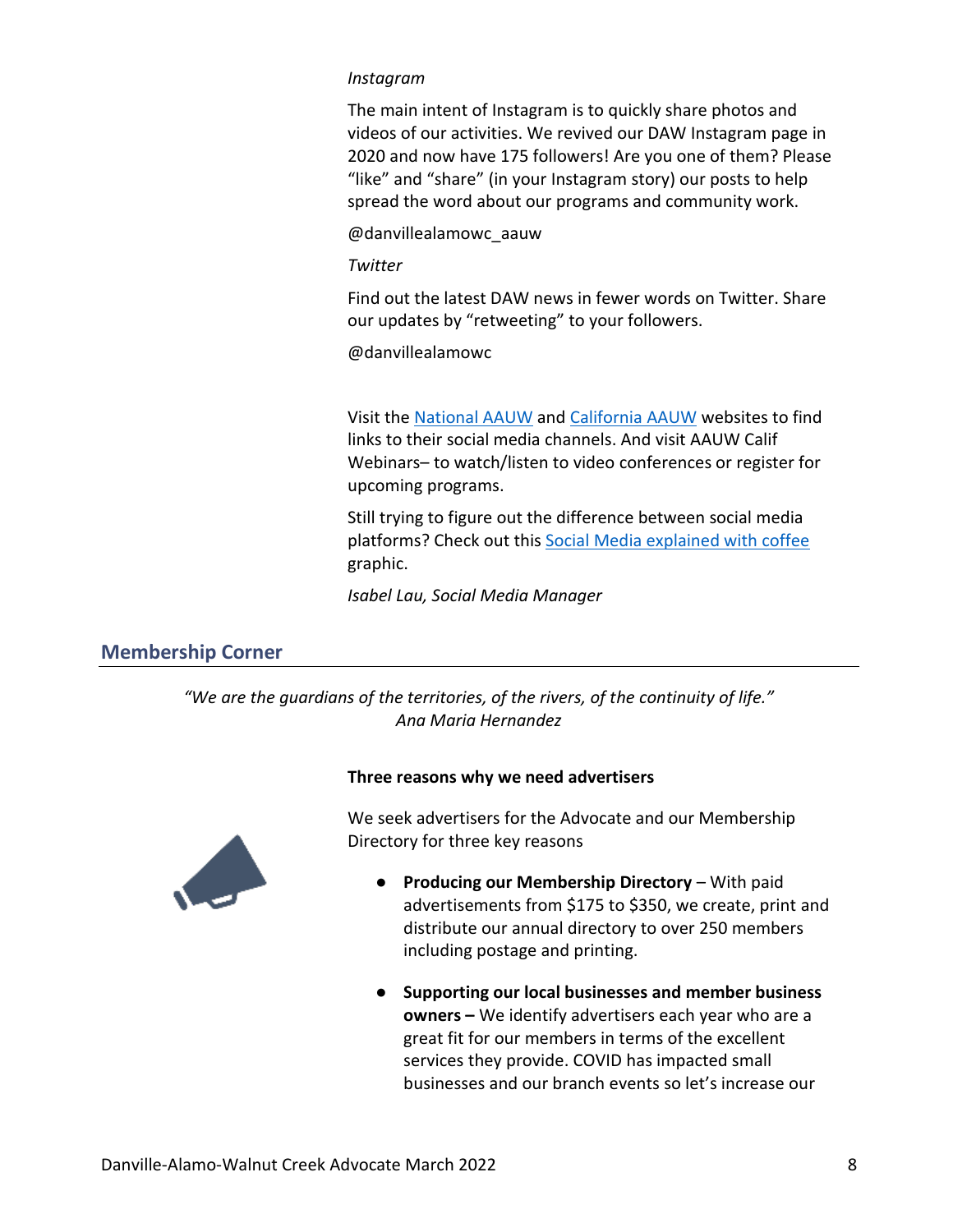efforts this year to bolster local merchants and AAUW activities.

**Holiday Home Tour and Garden Tour - Advertising helps** promote these events including ticket printing, postage and signage. With hundreds of participants, sponsors get great exposure including posters they can use for their own business promotion.

Thank you to our sponsors and to everyone who helps recruit them!

Know someone who might be interested in advertising with us? Send Marsha Anderson Landau the business name, personal contact and why you recommend them. Marsha will send them a portfolio containing all the relevant information.

*Marsha Anderson Landau marsha888@comcast.net, or 925-351- 8188*

## **See faces from our February Membership coffee**



An intrepid crew of 13 braved a chilly morning to meet for coffee and the opportunity to socialize with fellow DAW branch members February 8. Thanks to Membership Committee member Liz Peters for getting us organized and helping to find tables among all the morning bike riders at Peet's!



L-R: Liz Peters, Vanessa Gloor and Sharon Cohune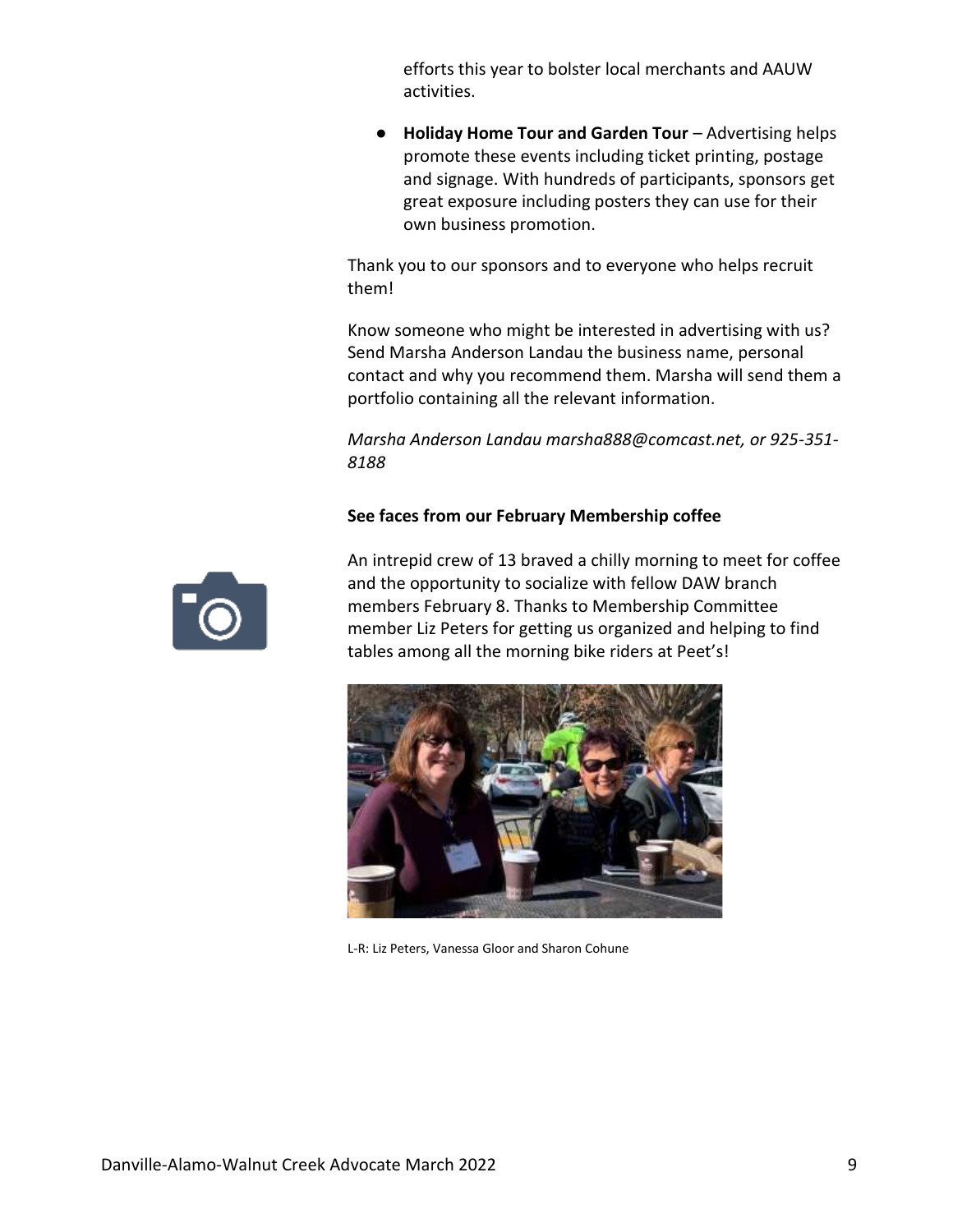

L-R: Vanessa Gloor, Sharon Cohune, Susan Terzuoli and Tena Gallagher





#### **Meet a new member: Tricia Grame P.h.D.**

- ❖ **Roots:** I am originally from New York, now I live in Danville with my family and art studio.
- ❖ **Academics:** I did my doctorate research in Italy and Malta on ancient symbols of the female. I am the curator for the Women's Studies Department at the California Institute of Integral Studies in S.F. and an adjunct for both their MFA & Ph.D. programs.
- ❖ **Raison d'AAUW:** Promoting and educating young girls has been my life's work. I believe that by encouraging creativity, self identity through the power of art will surface and is essential.
- ❖ **Passions:** I am an educator, artist and curator of exhibitions by women artists.
	- I was the art commissioner for the Town of Danville for nine years, on the advisory committee for the Village Theatre Gallery and organize the Art Tours.
	- I started an Art Pal program in the orphanages in Vietnam, working with California art students.
	- I create two- and three-dimensional art that is inspired by prehistoric symbols.
	- I consider my art to be a dialogue, while attempting to invoke tradition, paying homage to the prehistoric symbols and renewing these images in contemporary art.
	- Archaeological remains of many prehistoric cultures provide abundant evidence of belief in the female as sacred, linking the past to the future in a continuing cycle of experience.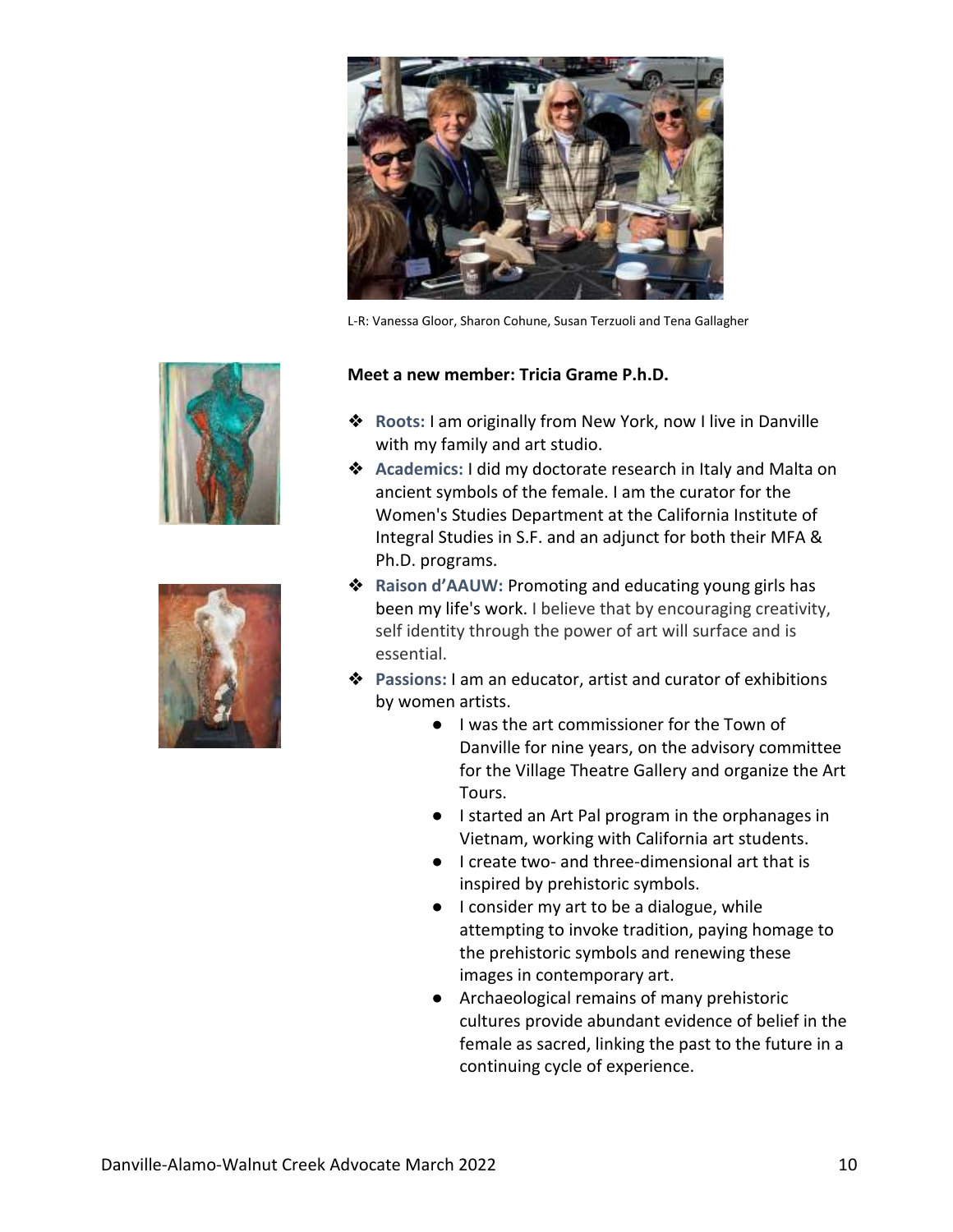- My new series is "Where Did All The Girls Go," and I'm working on a book about famous male artists that included the female image in their work.
- For the last six years I have been organizing international, customized tours concentrating on art history. This June we are going to Italy with a professional Italian historian and photographer. We will be traveling to Venice, Florence, Rome and amazing towns in Tuscany.

Find out more at [www.tgrame.com](http://www.tgrame.com/) 

## <span id="page-10-0"></span>**DAW Interest Group Happenings**

*"It's not nice to fool mother nature." 1970s Chiffon Margarine commercial* 



#### **Consider volunteering**

Contra Costa County Commission for Women & Girls is looking for interested community members to fill vacant "At Large Seats". The Commission's mission is to improve the economic status, social welfare and overall quality of life for women in Contra Costa County. One of the commission's key actions is advising the Contra Costa County Board of Supervisors and assisting with potential legislation or relevant topics.

The Commission also conducts educational events for the community. For more information, visit their [website.](https://r20.rs6.net/tn.jsp?f=0013TAUI28qWFVNMpA1Y-zYJKy9S9PZJApH1bcI1x6D6A0pL2IBd93GYJQLmBWDuXR1ZYphUl22PH90CvKFNSQsNzfb12eRUUeyIq5uVi_Jk1n4dYWDXjg-QMmL7JJKfpK66HZ8Z5guy4Q06GJxLgACnUPIYkhgL7dZdjrjDr9-nbs=&c=veEs-sMVvqygzBXZ4xj9XM8Ztr2w6QmIkECnO49-J8e3h7x4Sxunnw==&ch=uygXXRzl7Nh9QyI0SMxvtT2gcnhLHo_v2Pk5EqkpL5gmbYmsmsUSiA==)

# <span id="page-10-1"></span>**From the Editor**



#### **Contribute to the Advocate**

Send ideas, articles and pictures to Editor Stephanie Denman, [steph@denmans.us](mailto:steph@denmans.us) by the  $15<sup>th</sup>$  of the month to appear in the next issue. Submissions should be in the following format:

- Articles in a .doc or .docx file, or in the body of an email
- Pictures in .jpg format (compressed)

Find contact information about people mentioned in the Advocate on ou[r branch website](https://daw-ca.aauw.net/) and in your directory. If you do not have a directory, contact Tena Gallagher.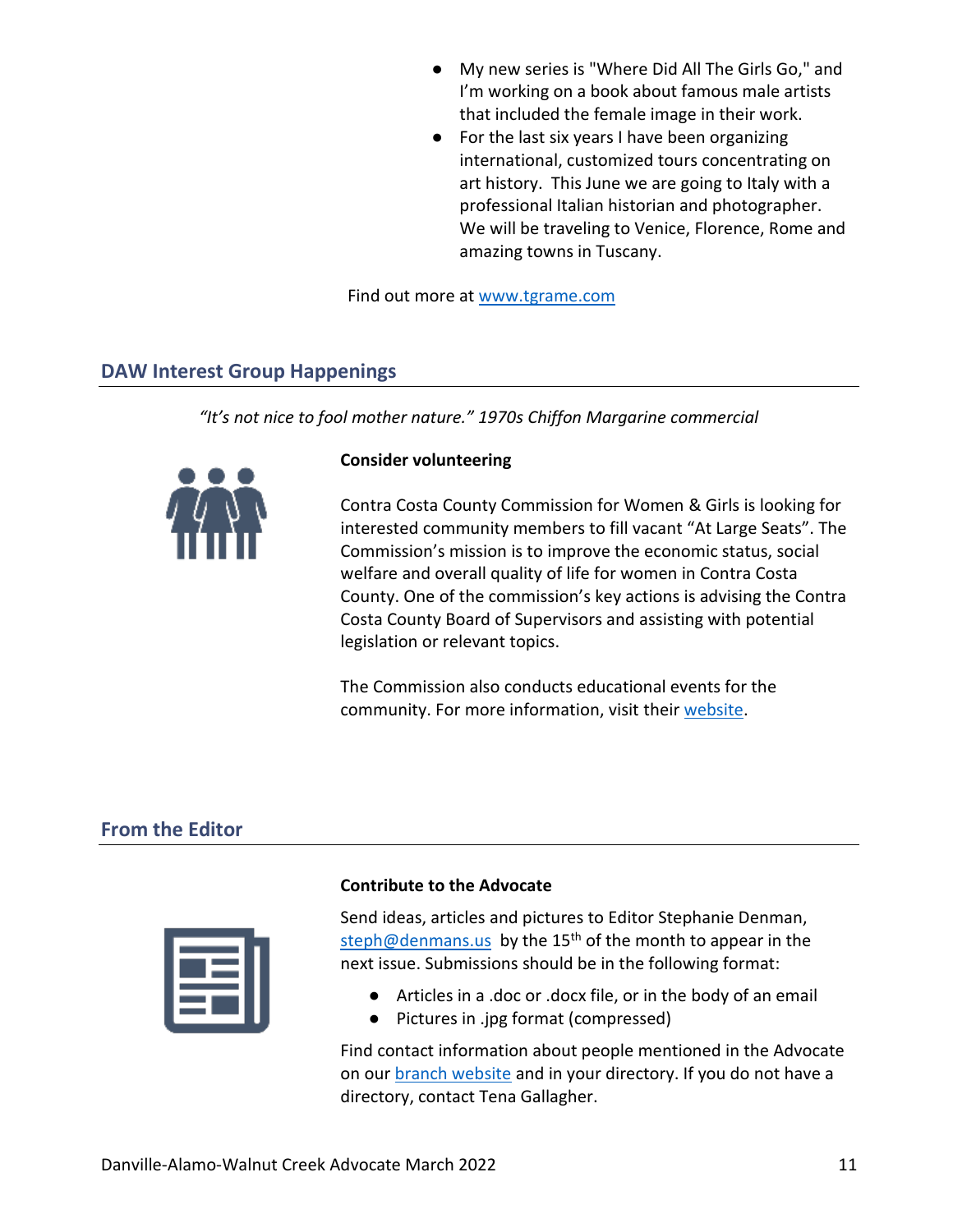<span id="page-11-0"></span>

#### **Handle Money Matters Here**

Please send expense vouchers or deposits to our AAUW P.O. Box 996 in Alamo, 94507 for expedited processing. Refer to our branch website for specific forms and instructions - Click on Members [Page.](https://daw-ca.aauw.net/members/members-only/)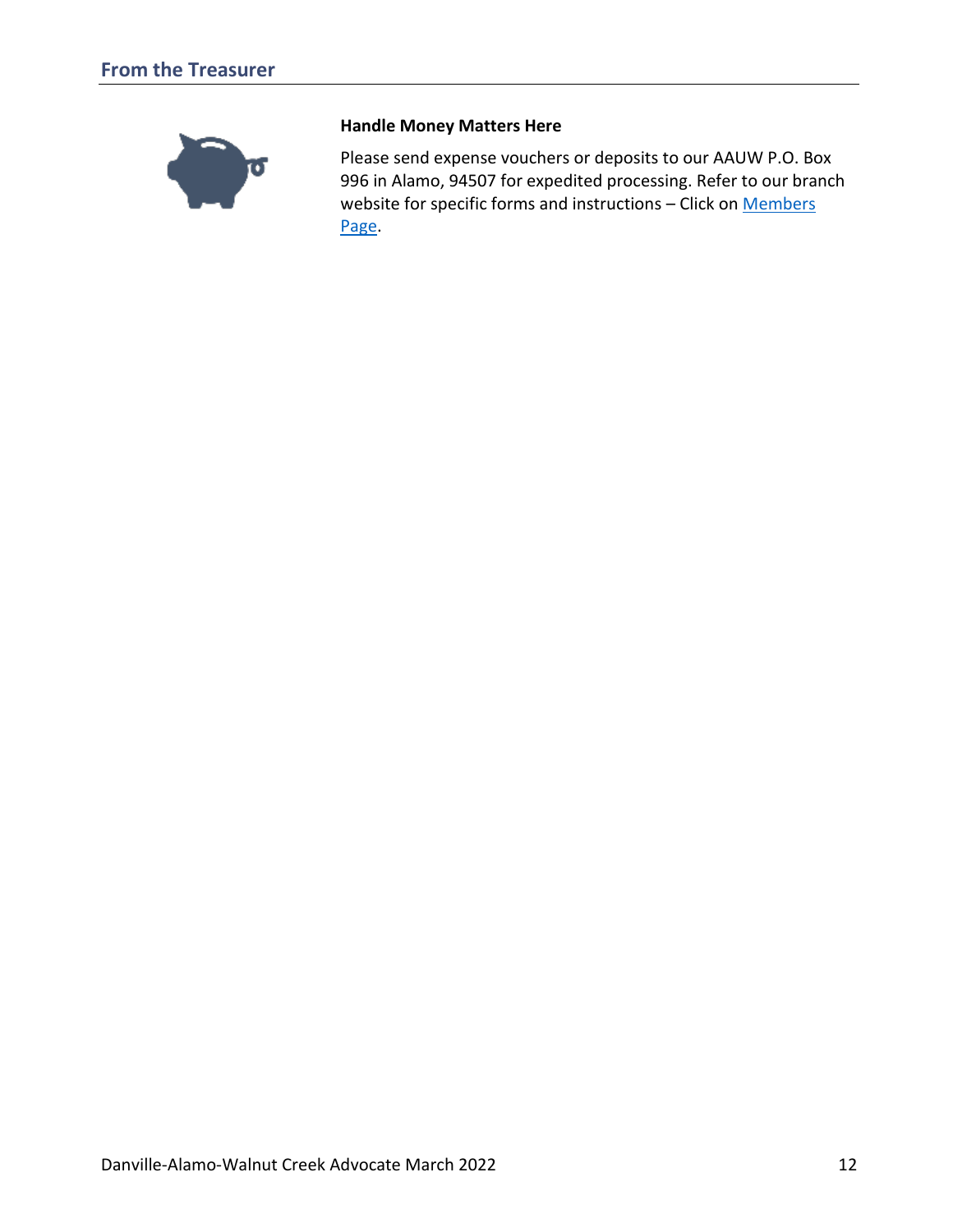<span id="page-12-0"></span>Know someone who may be interested in becoming an advertiser? Contact Marsha Anderson Landau, email[: marsha888@comcast.net,](mailto:marsha888@comcast.net) or call (925) 351-8188.

| <b>RE/MAX</b><br><b>RE/MAX</b><br><b>COLLECTION</b>                                                                                                              | Negotiate today's residential real estate market with confidence.<br>Marsha Anderson*<br>marsha888@comcast.net                   |
|------------------------------------------------------------------------------------------------------------------------------------------------------------------|----------------------------------------------------------------------------------------------------------------------------------|
| )NTFCA<br>ORANTE & BAR                                                                                                                                           | Enjoy award-winning authentic Italian dining.<br>http://montecatinirestaurant.com/                                               |
| Printing <i>N</i> . Copving                                                                                                                                      | Take advantage of advanced technologies to communicate more<br>effectively.<br>Louis Leveriza<br>http://www.diabloprinting.com/  |
| <b>East Bay<br/>Flower Company</b>                                                                                                                               | Add beauty to your life with fine floral arrangements and gifts.<br><b>Kris Simpson</b><br>https://www.eastbayflowercompany.com/ |
| Stay curious join us in lifelong learning!<br>See our website www.scholarolli.com<br>or call (925) 602-6776<br>Questions? Contact Bette Felton at (510) 220-0485 | Stay curious join us in lifelong learning.<br>Bette Felton*<br>www.scholarolli.com                                               |

\*DAW AAUW members are marked with an asterisk